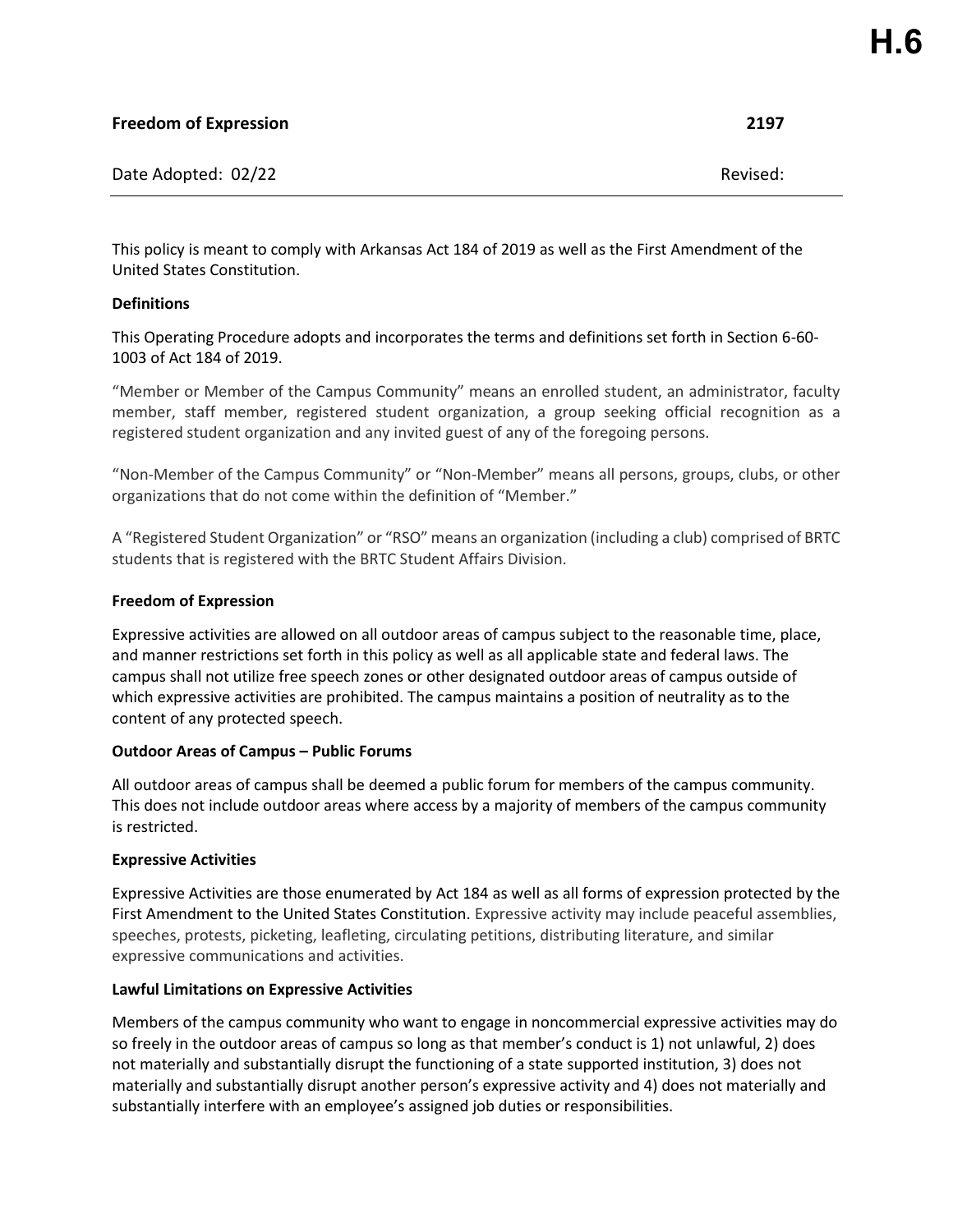#### **Freedom of Association**

The campus shall not deny a student organization any benefit or privilege that is available to another other student organization or otherwise discriminate against an organization based on the expression of that organization.

# **Use of Campus Property for College Sponsored Activities and Events**

All outdoor areas, owned and operated by the campus, shall be made available for use by the college for college sponsored activities and events. Official college activities and events on campus have precedence over all other events and activities taking place on campus. Any expressive activity that occurs at a location reserved for a college sponsored activity or event shall be accommodated at another outdoor area of campus so long as the accommodation is consistent with this policy.

# **Prohibited Activities**

The right to engage in expressive activities under this operating procedure does not include the right to engage in the following:

Obstructing vehicular or pedestrian traffic.

Engaging in unlawful activity.

Engaging in activities that create a clear and present threat to public safety.

Engaging in true threats and expression directed to provoke imminent lawless actions and likely to produce imminent lawless actions.

Engaging in unlawful harassment.

Utilizing sound amplification devices.

Posting materials on BRTC property.

Obstruction of entrances or exits to buildings, driveways, parking lots, or other campus locations.

# **Sound Amplification Devices**

Amplification equipment such as loudspeakers are allowed only with prior permission from the Vice President of Student Affairs or designee. Such requests will be evaluated for the potential disruption of regular campus activities or processes.

# **Damage to Property owned by the Campus**

Any damage to campus property caused by individuals and/or groups engaging in expressive activity are the financial responsibility of the individuals and/or groups who caused the damage to the property.

# **Commercial Speech**

This policy does not apply to commercial speech. Non-member / off-campus individuals and organizations are not allowed to conduct or solicit commercial sales or distribute commercial pamphlets, handbills, circulars, newspaper, magazine and other written material on campus. Parties having a contract with the campus authorizing commercial advertising shall be allowed to distribute or post commercial material in accordance with the terms of their contract.